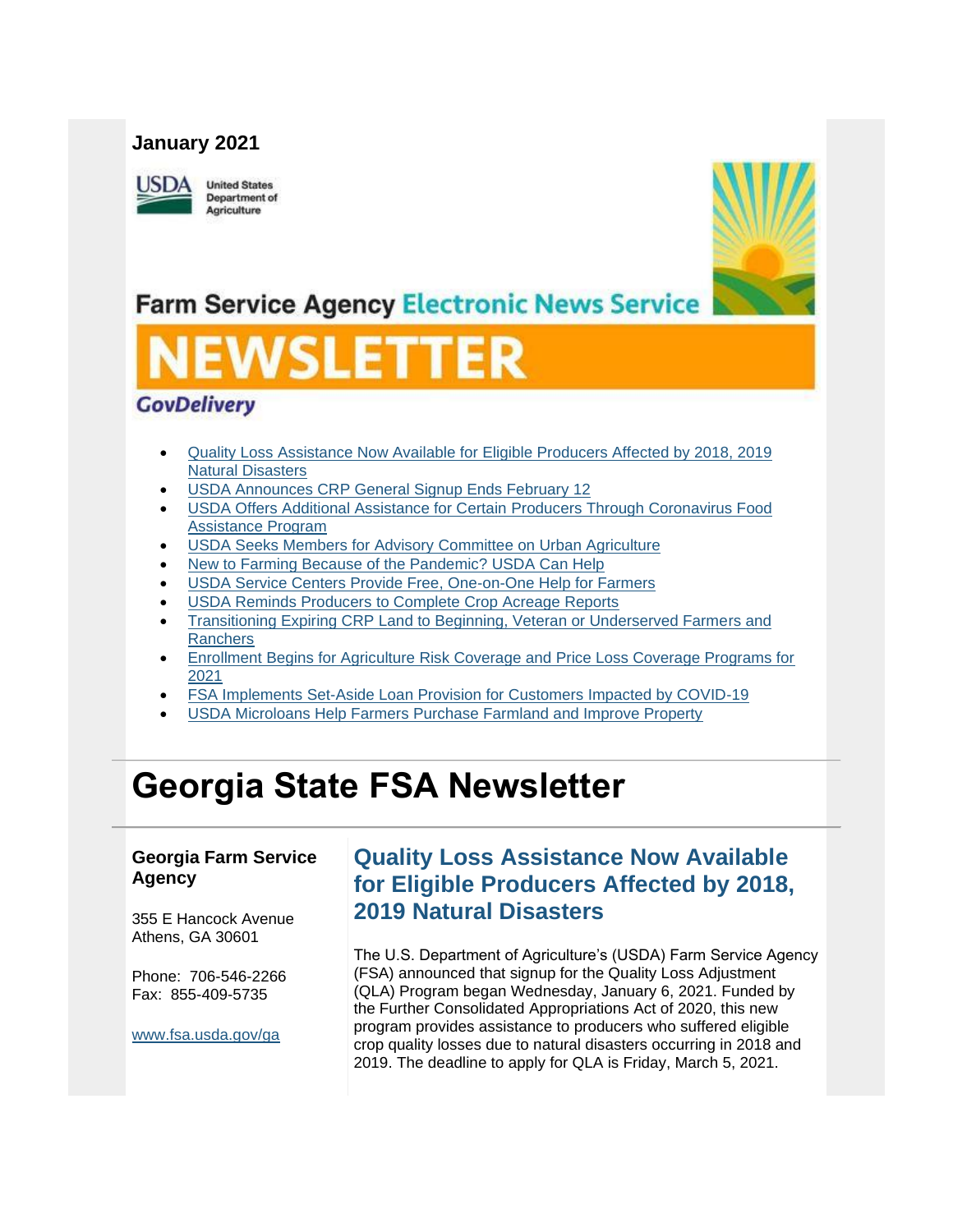#### **Acting State Executive Director:** Dianne R. Westmoreland

#### **State Committee:**

Kevin Cobb L.G. (Bo) Herndon, Jr. Allen Poole Meredith McNair Rogers Donnie Smith

#### **Administrative Officer**

Dianne R. Westmoreland

#### **Farm Loan Chief**

Robert Tyson

**Farm Programs Chief** Brett Martin

#### **Public Affairs/Outreach** Neal Leonard

To find contact information for your local office go to [www.fsa.usda.gov/ga](http://www.fsa.usda.gov/ga)

#### **Eligible Crops**

Eligible crops include those for which [federal crop insurance](https://gcc02.safelinks.protection.outlook.com/?url=http%3A%2F%2Fwww.rma.usda.gov%2F%3Futm_medium%3Demail%26utm_source%3Dgovdelivery&data=04%7C01%7C%7C2b8fb94a9f7d468be98c08d8bc83aa2a%7Ced5b36e701ee4ebc867ee03cfa0d4697%7C0%7C0%7C637466620966813989%7CUnknown%7CTWFpbGZsb3d8eyJWIjoiMC4wLjAwMDAiLCJQIjoiV2luMzIiLCJBTiI6Ik1haWwiLCJXVCI6Mn0%3D%7C1000&sdata=p1%2BW4Y8I27kLFBg31tvr3havGqHG2fhvSwLFgp1TON0%3D&reserved=0) or [Noninsured Crop Disaster Assistance Program](https://gcc02.safelinks.protection.outlook.com/?url=https%3A%2F%2Fwww.fsa.usda.gov%2Fprograms-and-services%2Fdisaster-assistance-program%2Fnoninsured-crop-disaster-assistance%2Findex%3Futm_medium%3Demail%26utm_source%3Dgovdelivery&data=04%7C01%7C%7C2b8fb94a9f7d468be98c08d8bc83aa2a%7Ced5b36e701ee4ebc867ee03cfa0d4697%7C0%7C0%7C637466620966823948%7CUnknown%7CTWFpbGZsb3d8eyJWIjoiMC4wLjAwMDAiLCJQIjoiV2luMzIiLCJBTiI6Ik1haWwiLCJXVCI6Mn0%3D%7C1000&sdata=a593Ve5LWXEPFICwxQBcs4s%2FGYiOLxTG%2FLaYvsLSn9E%3D&reserved=0) (NAP) coverage is available, except for grazed crops and value loss crops, such as honey, maple sap, aquaculture, floriculture, mushrooms, ginseng root, ornamental nursery, Christmas trees, and turfgrass sod.

Additionally, crops that were sold or fed to livestock or that are in storage may be eligible; however, crops that were destroyed before harvest are not eligible. Crop quality losses occurring after harvest, due to deterioration in storage, or that could have been mitigated, are also not eligible.

Assistance is based on a producer's harvested affected production of an eligible crop, which must have had at least a 5% quality loss reflected through a quality discount; or for forage crops, a nutrient loss, such as total digestible nutrients.

#### **Qualifying Disaster Events**

Losses must have been a result of a qualifying disaster event (hurricane, excessive moisture, flood, qualifying drought, tornado, typhoon, volcanic activity, snowstorm, or wildfire) or related condition that occurred in calendar years 2018 and/or 2019.

Assistance is available for eligible producers in counties that received a qualifying Presidential Emergency Disaster Declaration or Secretarial Disaster Designation because of one or more of the qualifying disaster events or related conditions.

Lists of counties with Presidential Emergency Disaster Declarations and Secretarial Disaster Designations for all qualifying disaster events for 2018 and 2019 are available [here.](https://www.farmers.gov/recover/whip-plus/eligible-counties?utm_medium=email&utm_source=govdelivery) For drought, producers are eligible for QLA if the loss occurred in an area within a county rated by the [U.S. Drought Monitor](https://gcc02.safelinks.protection.outlook.com/?url=https%3A%2F%2Fdroughtmonitor.unl.edu%2F%3Futm_medium%3Demail%26utm_source%3Dgovdelivery&data=04%7C01%7C%7C2b8fb94a9f7d468be98c08d8bc83aa2a%7Ced5b36e701ee4ebc867ee03cfa0d4697%7C0%7C0%7C637466620966823948%7CUnknown%7CTWFpbGZsb3d8eyJWIjoiMC4wLjAwMDAiLCJQIjoiV2luMzIiLCJBTiI6Ik1haWwiLCJXVCI6Mn0%3D%7C1000&sdata=AM9%2Fu3NO%2Ftte4OoI8cjGC%2Fu1ngcvIrLyUVtbagDFy78%3D&reserved=0) as having a D3 (extreme drought) or higher intensity level during 2018 or 2019.

Producers in counties that did not receive a qualifying declaration or designation may still apply but must also provide supporting documentation to establish that the crop was directly affected by a qualifying disaster event.

To determine QLA eligibility and payments, FSA considers the total quality loss caused by all qualifying natural disasters in cases where a crop was impacted by multiple events.

#### **Applying for QLA**

When applying, producers are asked to provide verifiable documentation to support claims of quality loss or nutrient loss in the case of forage crops. For crops that have been sold, grading must have been completed within 30 days of harvest, and for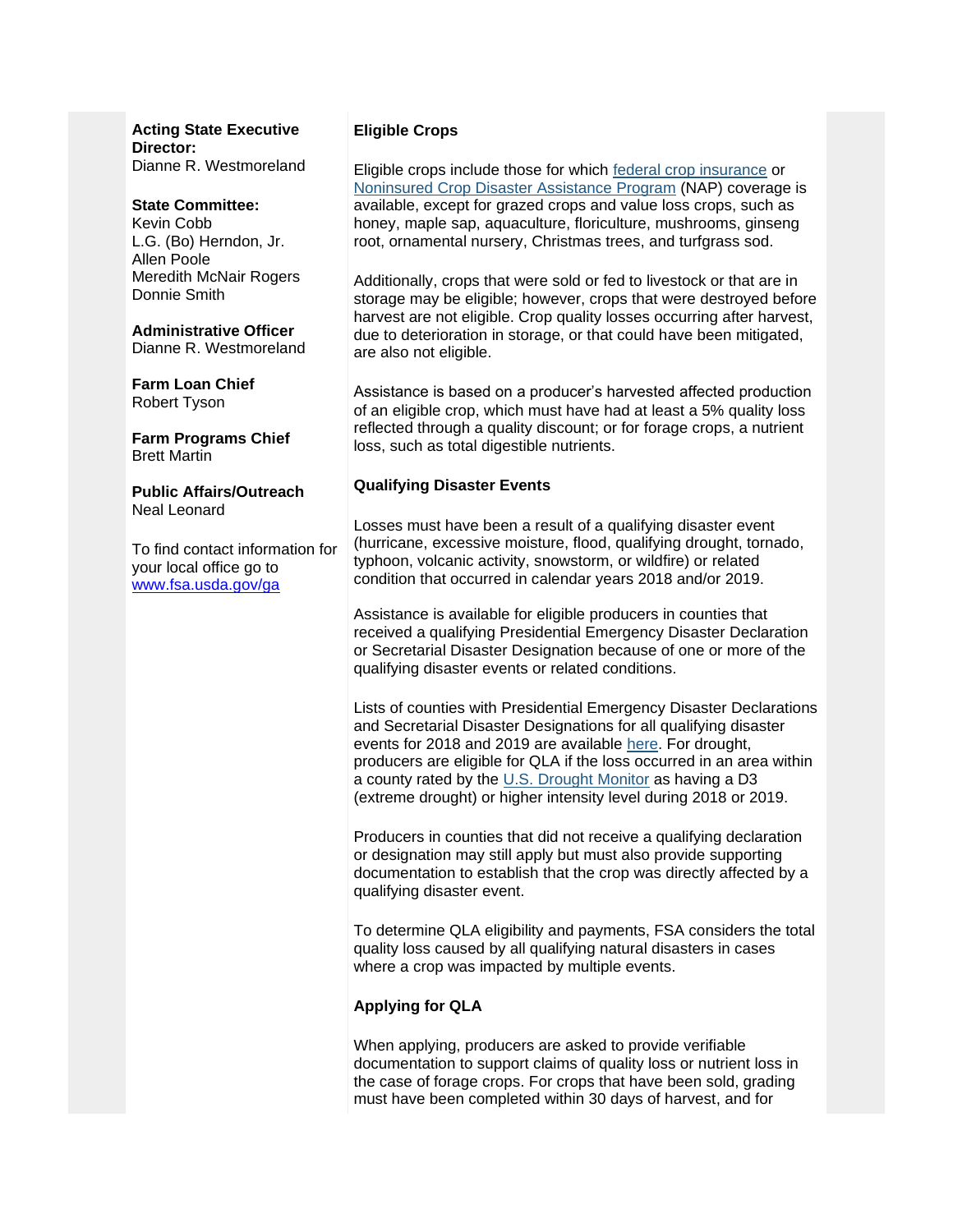forage crops, a laboratory analysis must have been completed within 30 days of harvest.

Some acceptable forms of documentation include sales receipts from buyers, settlement sheets, truck or warehouse scale tickets, written sales contracts, similar records that represent actual and specific quality loss information, and forage tests for nutritional values.

#### **Payments Calculations and Limitations**

QLA payments are based on formulas for the type of crop (forage or non-forage) and loss documentation submitted. Based on this documentation FSA is calculating payments based on the producer's own individual loss or based on the county average loss. More information on payments can be found on [farmers.gov/quality-loss.](http://www.farmers.gov/quality-loss?utm_medium=email&utm_source=govdelivery)

FSA will issue payments once the application period ends. If the total amount of calculated QLA payments exceeds available program funding, payments will be prorated.

For each crop year, 2018, 2019 and 2020, the maximum amount that a person or legal entity may receive, directly or indirectly, is \$125,000. Payments made to a joint operation (including a general partnership or joint venture) will not exceed \$125,000, multiplied by the number of persons and legal entities that comprise the ownership of the joint operation. A person or legal entity is ineligible for QLA payment if the person's or legal entity's average Adjusted Gross Income exceeds \$900,000, unless at least 75% is derived from farming, ranching or forestry-related activities.

#### **Future Insurance Coverage Requirements**

All producers receiving QLA Program payments are required to purchase crop insurance or NAP coverage for the next two available crop years at the 60% coverage level or higher. Wildfire and Hurricane Indemnity Program Plus (WHIP+) participants who already met the WHIP+ requirement to purchase crop insurance or NAP coverage are considered to have thereby met the requirement to purchase crop insurance or NAP coverage for QLA. If eligible, QLA participants may meet the insurance purchase requirement by purchasing [Whole-Farm Revenue Protection](https://gcc02.safelinks.protection.outlook.com/?url=https%3A%2F%2Fwww.rma.usda.gov%2Fen%2FPolicy-and-Procedure%2FInsurance-Plans%2FWhole-Farm-Revenue-Protection%3Futm_medium%3Demail%26utm_source%3Dgovdelivery&data=04%7C01%7C%7C2b8fb94a9f7d468be98c08d8bc83aa2a%7Ced5b36e701ee4ebc867ee03cfa0d4697%7C0%7C0%7C637466620966833906%7CUnknown%7CTWFpbGZsb3d8eyJWIjoiMC4wLjAwMDAiLCJQIjoiV2luMzIiLCJBTiI6Ik1haWwiLCJXVCI6Mn0%3D%7C1000&sdata=YjpXDTG5%2FJ6AI7o3VpyO1E6ksAnhtslNHFDP%2BdMXOrc%3D&reserved=0) coverage offered through USDA's Risk Management Agency.

<span id="page-2-0"></span>**More Information** For more information, visit [farmers.gov/quality](http://www.farmers.gov/quality-loss?utm_medium=email&utm_source=govdelivery)[loss,](http://www.farmers.gov/quality-loss?utm_medium=email&utm_source=govdelivery) or contact your local [USDA Service Center.](https://www.farmers.gov/service-center-locator?utm_medium=email&utm_source=govdelivery) Producers can also obtain one-on-one support with applications by calling 877- 508-8364.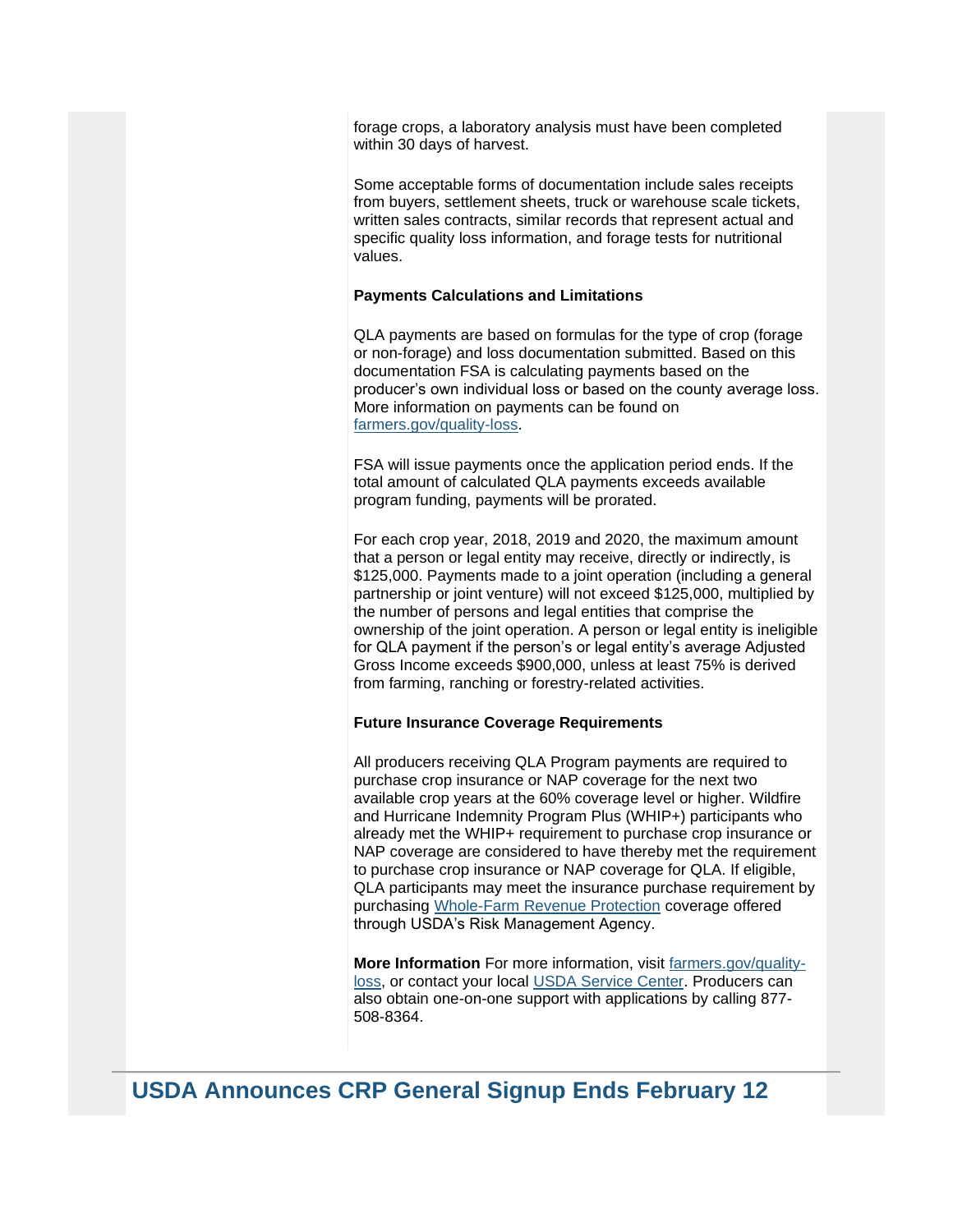Agricultural producers and private landowners interested in the [Conservation Reserve Program](https://gcc02.safelinks.protection.outlook.com/?data=04%7C01%7C%7C045da2a64d714757028308d8ac0c1ca6%7Ced5b36e701ee4ebc867ee03cfa0d4697%7C0%7C0%7C637448515311733394%7CUnknown%7CTWFpbGZsb3d8eyJWIjoiMC4wLjAwMDAiLCJQIjoiV2luMzIiLCJBTiI6Ik1haWwiLCJXVCI6Mn0%3D%7C1000&reserved=0&sdata=IVnFjmnVlyb5AbnU77aAeFnZQt3IRvRkBTBQT%2FUeU40%3D&url=https%3A%2F%2Fwww.fsa.usda.gov%2Fprograms-and-services%2Fconservation-programs%2Fconservation-reserve-program%2Findex%3Futm_medium%3Demail%26utm_source%3Dgovdelivery&utm_medium=email&utm_source=govdelivery) (CRP) can sign up for the popular program beginning January 4, 2021, until February 12, 2021. The competitive program, administered by USDA's Farm Service Agency (FSA), provides annual rental payments for land devoted to conservation purposes.

Through CRP, farmers and ranchers establish long-term, resource-conserving plant species, such as approved grasses or trees, to control soil erosion, improve water quality and enhance wildlife habitat on cropland. Farmers and ranchers who participate in CRP help provide numerous benefits to their local region and the nation's environment and economy. CRP general signup is held annually and is competitive; general signup includes increased opportunities for wildlife habitat enrollment through the [State Acres For Wildlife Enhancement](https://gcc02.safelinks.protection.outlook.com/?data=04%7C01%7C%7C045da2a64d714757028308d8ac0c1ca6%7Ced5b36e701ee4ebc867ee03cfa0d4697%7C0%7C0%7C637448515311733394%7CUnknown%7CTWFpbGZsb3d8eyJWIjoiMC4wLjAwMDAiLCJQIjoiV2luMzIiLCJBTiI6Ik1haWwiLCJXVCI6Mn0%3D%7C1000&reserved=0&sdata=BEXBpTMC3XxsKZ6UG63WJLMVngNvzu9n9XN69qBjqWs%3D&url=https%3A%2F%2Fwww.fsa.usda.gov%2FAssets%2FUSDA-FSA-Public%2Fusdafiles%2FFactSheets%2F2019%2Fcrp_safe_initiative-fact_sheet.pdf%3Futm_medium%3Demail%26utm_source%3Dgovdelivery&utm_medium=email&utm_source=govdelivery) (SAFE) initiative.

New cropland offered in the program must have been planted for four out of six crop years from 2012 to 2017. Additionally, producers with land already enrolled but expiring on September 30, 2021, can re-enroll this year. The acreage offered by producers and landowners is evaluated competitively; accepted offers will begin October 1, 2021.

Signed into law in 1985, CRP is one of the largest private-lands conservation programs in the United States. The program marked its [35-year anniversary](https://gcc02.safelinks.protection.outlook.com/?data=04%7C01%7C%7C045da2a64d714757028308d8ac0c1ca6%7Ced5b36e701ee4ebc867ee03cfa0d4697%7C0%7C0%7C637448515311743347%7CUnknown%7CTWFpbGZsb3d8eyJWIjoiMC4wLjAwMDAiLCJQIjoiV2luMzIiLCJBTiI6Ik1haWwiLCJXVCI6Mn0%3D%7C1000&reserved=0&sdata=dO4s3NtSfGpkjYniVSfpKtifO5tyqD488oP86lQVoC0%3D&url=https%3A%2F%2Fwww.fsa.usda.gov%2Fprograms-and-services%2Fconservation-programs%2Fconservation-reserve-program%2Fcrp-2020%2Findex%3Futm_medium%3Demail%26utm_source%3Dgovdelivery&utm_medium=email&utm_source=govdelivery) in December 2020. Program successes include:

- Preventing more than 9 billion tons of soil from eroding, which is enough soil to fill 600 million dump trucks.
- Reducing nitrogen and phosphorous runoff relative to annually tilled cropland by 95% and 85%, respectively.
- Sequestering an annual average of 49 million tons of greenhouse gases, equal to taking 9 million cars off the road.
- Creating more than 3 million acres of restored wetlands while protecting more than 175,000 stream miles with riparian forest and grass buffers, which is enough to go around the world seven times.
- Benefiting bees and other pollinators and increasing populations of ducks, pheasants, turkey, bobwhite quail, prairie chickens, grasshopper sparrows, and many other birds.

## <span id="page-3-0"></span>**USDA Offers Additional Assistance for Certain Producers Through Coronavirus Food Assistance Program**

U.S. Secretary of Agriculture Sonny Perdue announced the U.S. Department of Agriculture (USDA) will provide additional assistance through the Coronavirus Food Assistance Program (CFAP), expanding eligibility for some agricultural producers and commodities as well as updating payments to accurately compensate some producers who already applied for the program. Producers who are now eligible and those who need to modify existing applications due to these updates can contact USDA's Farm Service Agency (FSA) between Jan. 19 and Feb. 26. Some of these changes are being made to align with the recently enacted Consolidated Appropriations Act of 2021 while others are discretionary changes being made in response to ongoing evaluation of CFAP.

#### **Background:**

**Expanded Eligibility for CFAP 2**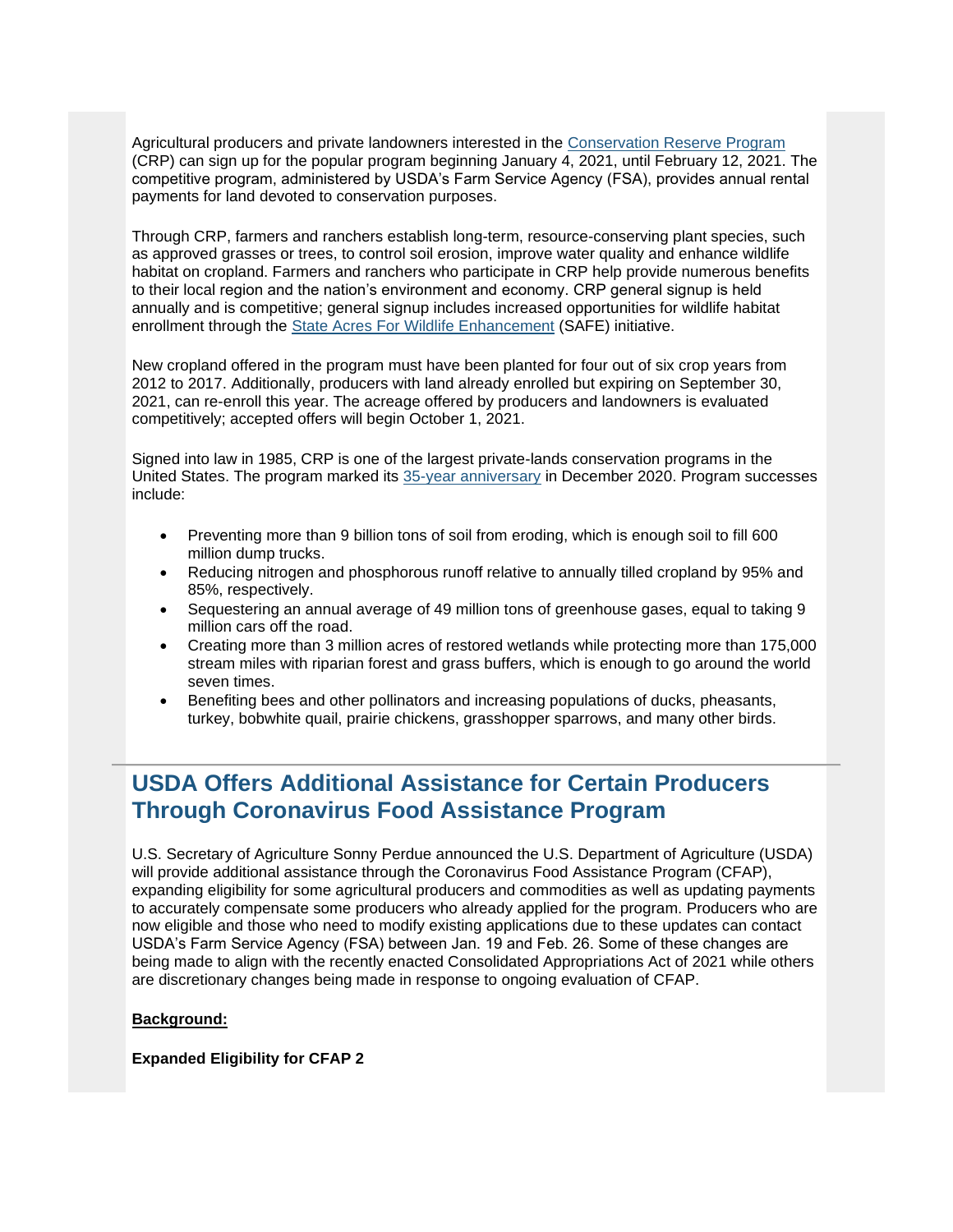Contract producers of swine, broilers, laying hens, chicken eggs and turkeys who suffered a drop in revenue in 2020 as compared to their 2019 revenue because of the pandemic now are eligible for assistance. Producers could receive up to 80% of their revenue loss, subject to the availability of funds.

Producers of pullets and turfgrass sod also now are eligible for CFAP payments. The commodities were not explicitly included in the initial CFAP 2 rule. Payments are based on eligible sales and the payment calculation in the updated rule includes crop insurance indemnities, Noninsured Crop Disaster Assistance Program (NAP), and Wildfire and Hurricane Indemnity Program – Plus (WHIP+) payments.

#### **Updated Payment Calculations for CFAP 2**

Similarly, FSA adjusted the payment calculation to use the producer's eligible 2019 calendar year sales, and 2019 crop insurance indemnities, NAP, and WHIP+ payments, multiplied by the applicable payment rate for all sales commodities, which include specialty crops, aquaculture, tobacco, specialty livestock, nursery crops and floriculture, for CFAP 2. Producers who applied during the sign-up period that closed December 11, 2020, can modify an existing CFAP 2 application between January 19 and February 26, 2021.

Additionally, FSA adjusted the payment calculation for certain row crops for CFAP 2, specifically those where a producer had crop insurance coverage but not an available 2020 Actual Production History (APH) approved yield. FSA is now using 100% of the 2019 Agriculture Risk Coverage-County Option (ARC-CO) benchmark yield to calculate payments when an APH is not available rather than 85%, which was in the original CFAP 2 calculations. This calculation changes only for producers with crop insurance coverage who grow barley, corn, sorghum, soybeans, sunflowers, upland cotton and wheat. Producers who applied during the sign-up period that closed December 11, 2020, can modify an existing CFAP 2 application between January 19 and February 26, 2021.

#### **CFAP 1 'Top-up' Payments for Swine**

FSA is providing an additional CFAP 1 inventory payment for swine to help producers who face continuing market disruptions from changes in U.S. meat consumption due to the pandemic. Swine producers with approved CFAP 1 applications will soon automatically receive a "top-up" payment of \$17 per head increasing the total CFAP 1 inventory payment to \$34 per head.

#### **More Information**

Newly eligible producers can submit a new CFAP 2 application or producers who need to modify an existing one can do so between January 19 and February 26, 2021, by contacting their local USDA Service Center. New applicants can also obtain one-on-one support with applications by calling 877-508-8364.

In addition to the changes being made to CFAP, per language in the Consolidated Appropriations Act of 2021, FSA will extend 2020 Marketing Assistance Loans to provide additional flexibilities for farmers. FSA is also preparing to move forward on implementation of the remaining provisions of the recently passed Consolidated Appropriations Act of 2021.

To learn more about this additional assistance, visit [farmers.gov/cfap.](http://www.farmers.gov/cfap?utm_medium=email&utm_source=govdelivery)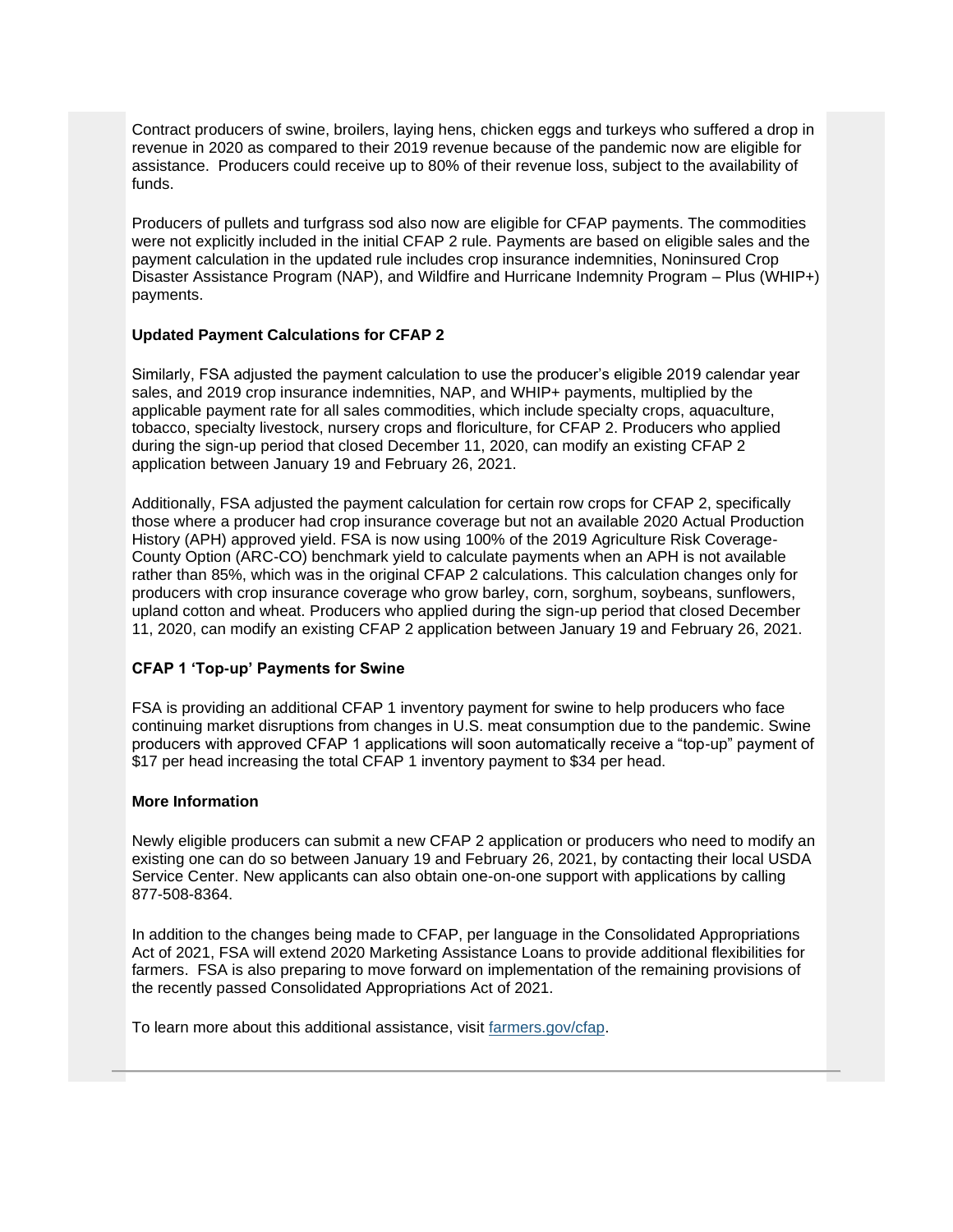## <span id="page-5-0"></span>**USDA Seeks Members for Advisory Committee on Urban Agriculture**

The U.S. Department of Agriculture (USDA) is seeking members for a new advisory committee on urban agriculture, part of a broader effort to focus on the needs of urban farmers. The 12-person committee will advise the Secretary of Agriculture on the development of policies and outreach relating to urban, indoor and other emerging agricultural production practices as well as identify any barriers to urban agriculture.

USDA is seeking nominations for individuals representing a broad spectrum of expertise, including:

- Four agricultural producers (two agricultural producers in an urban area or urban cluster and two agricultural producers who use innovative technology).
- Two representatives from an institution of higher education or extension program.
- One representative of a nonprofit organization, which may include a public health, environmental or community organization.
- One representative of business and economic development, which may include a business development entity, a chamber of commerce, a city government or a planning organization.
- One individual with supply chain experience, which may include a food aggregator, wholesale food distributor, food hub or an individual who has direct-to-consumer market experience.
- One individual from a financing entity.
- Two individuals with related experience or expertise in urban, indoor and other emerging agriculture production practices, as determined by the Secretary.
- The 2018 Farm Bill established the Office of Urban Agriculture and Innovative Production and directed USDA to form this advisory committee as well as make other advancements related to urban agriculture. It is led by the NRCS and works in partnership with numerous USDA agencies that support urban agriculture. Its mission is to encourage and promote urban, indoor and other emerging agricultural practices, including community composting and food waste reduction. More information is available in this notice on the Federal Register or at [farmers.gov/urban.](https://www.farmers.gov/manage/urban/opportunities?utm_medium=email&utm_source=govdelivery)
- Nominations should include a cover letter, resume and a [background form.](https://www.ocio.usda.gov/sites/default/files/docs/2012/AD-755-Approved_Master-exp-3.31.22_508.pdf?utm_medium=email&utm_source=govdelivery) Nomination packages must be submitted by mail or email by March 5, 2021. They should be addressed to Ronald Harris, Designated Federal Officer, Director of Outreach and Partnerships, Natural Resources Conservation Service (NRCS), Department of Agriculture, 1400 Independence Avenue, S.W., Room 6006-S, Washington, D.C. 20250, or emailed to [Ronald.Harris@usda.gov.](mailto:Ronald.Harris@usda.gov)
- Any interested person or organization may nominate qualified individuals for membership. Self-nominations are also welcome.

## <span id="page-5-1"></span>**New to Farming Because of the Pandemic? USDA Can Help**

Are you new to farming because of the pandemic? USDA can help you get started – everything from helping you register your farm to getting financial assistance and advice. Our team members, based at USDA Service Centers across the country, are hearing from people who are interested in more space and working the land, and we want to let you know we can help.

#### **Get Started with USDA**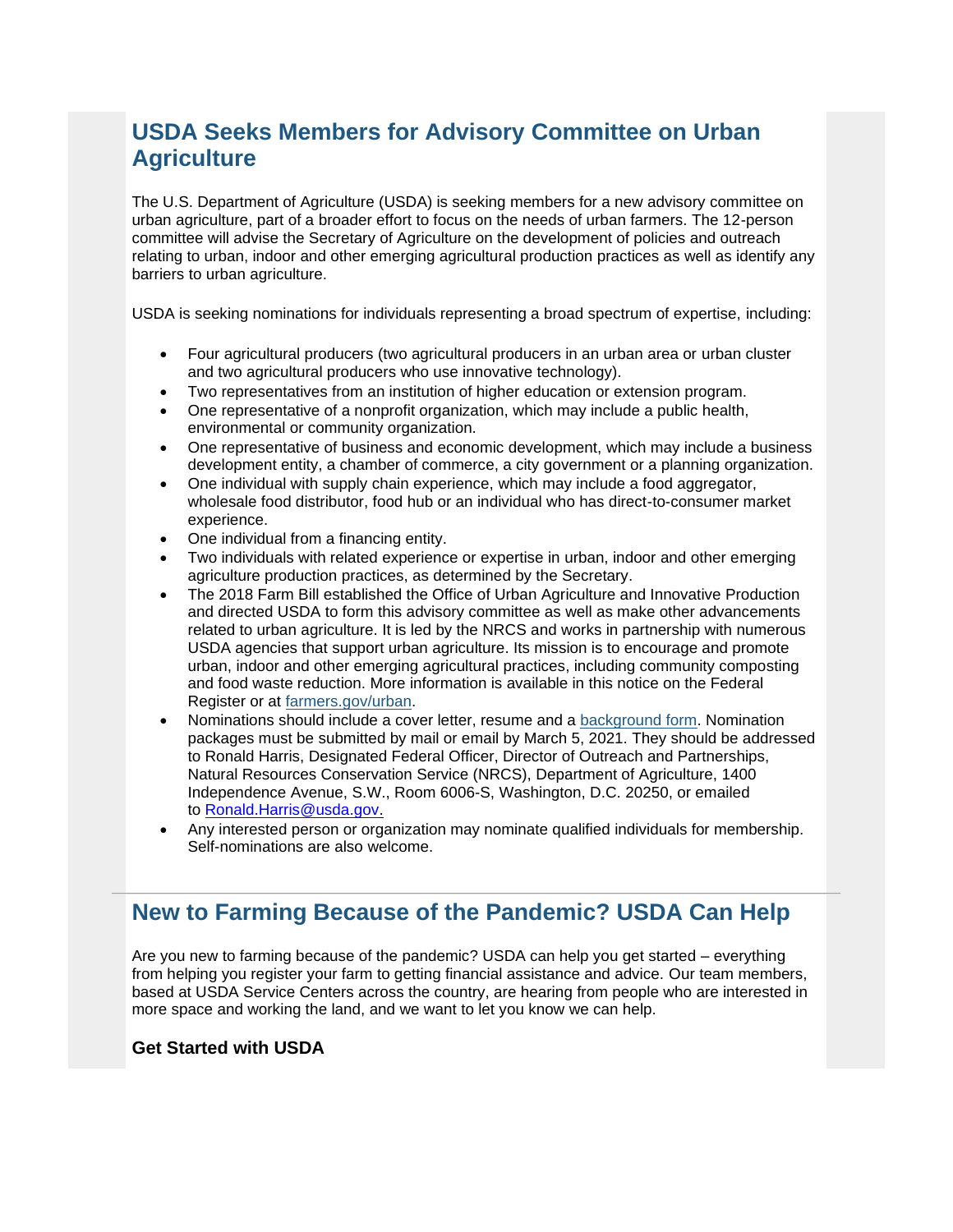First, you want to make sure your farm is registered. If you purchased land, it might already be established with USDA's Farm Service Agency (FSA) with a farm number on file. If not, FSA can help you register your farm.

To obtain a farm number, you'll bring an official tax ID (Social Security number or an employer ID) and a property deed. If you do not own the land, bring a lease agreement to show you have control of the property to your FSA representative. If your operation is incorporated or an entity, you may also need to provide proof that you have signature authority and the legal ability to enter contracts with USDA.

#### **Access to Capital**

USDA can provide access to capital through its farm loans, which is a great resource when producers aren't able to get a loan from a traditional lender. Loans can help with purchasing land or equipment or with operating costs, and FSA even offers microloans, which are especially popular among producers with smaller farms. For more information, [check out our Farm Loan Discovery](https://www.farmers.gov/fund/farm-loan-discovery-tool?utm_medium=email&utm_source=govdelivery)  [Tool.](https://www.farmers.gov/fund/farm-loan-discovery-tool?utm_medium=email&utm_source=govdelivery)

#### **Conservation Practices**

We can help you make conservation improvements to your farm, which are good for your bottom line and your operation. We'll help you develop a conservation plan as well as apply for financial assistance that'll cover the bulk of the costs for implementing. To learn more about some of the conservation practices that we help producers with, [check out our Conservation at Work Video](https://www.farmers.gov/conserve/conservation-at-work?utm_medium=email&utm_source=govdelivery)  [Series.](https://www.farmers.gov/conserve/conservation-at-work?utm_medium=email&utm_source=govdelivery)

If you purchase land, and you don't want to farm all of it, you can look at either a conservation easement or managing for native shrubs and grasses through either the Agricultural Conservation Easement Program or Conservation Reserve Program (CRP). Easements are long-term, while a CRP contract is 10-15 years. These are good options for lands with land that is not optimal for production or sensitive lands like wetlands and grasslands.

#### **Additional Resources**

Depending on your farm, you may want to look at crop insurance. The USDA's Risk Management Agency provides crop insurance to help you manage risks on your farm. There are [many types of](https://gcc02.safelinks.protection.outlook.com/?url=https%3A%2F%2Fwww.rma.usda.gov%2FTopics%2FBeginning-Farmers%3Futm_medium%3Demail%26utm_source%3Dgovdelivery&data=04%7C01%7C%7C2b8fb94a9f7d468be98c08d8bc83aa2a%7Ced5b36e701ee4ebc867ee03cfa0d4697%7C0%7C0%7C637466620966833906%7CUnknown%7CTWFpbGZsb3d8eyJWIjoiMC4wLjAwMDAiLCJQIjoiV2luMzIiLCJBTiI6Ik1haWwiLCJXVCI6Mn0%3D%7C1000&sdata=l8UgsUFcQelW4LHVzkib0fWKRtPjJMbbi7nmnWmx%2Bbc%3D&reserved=0)  [insurance products available](https://gcc02.safelinks.protection.outlook.com/?url=https%3A%2F%2Fwww.rma.usda.gov%2FTopics%2FBeginning-Farmers%3Futm_medium%3Demail%26utm_source%3Dgovdelivery&data=04%7C01%7C%7C2b8fb94a9f7d468be98c08d8bc83aa2a%7Ced5b36e701ee4ebc867ee03cfa0d4697%7C0%7C0%7C637466620966833906%7CUnknown%7CTWFpbGZsb3d8eyJWIjoiMC4wLjAwMDAiLCJQIjoiV2luMzIiLCJBTiI6Ik1haWwiLCJXVCI6Mn0%3D%7C1000&sdata=l8UgsUFcQelW4LHVzkib0fWKRtPjJMbbi7nmnWmx%2Bbc%3D&reserved=0) for a wide variety of production practices, including organic and sustainable agriculture.

Your local communities also have great resources for farmers including conservation districts, Rural Development, cooperative extensions, and different farming groups. To get started with USDA, contact your local USDA Service Center or call the State Office at 706-546-2266 or [neal.leonard@usda.gov.](mailto:neal.leonard@usda.gov)

## <span id="page-6-0"></span>**USDA Service Centers Provide Free, One-on-One Help for Farmers**

At USDA, we are committed to helping farmers complete loan applications, environmental reviews, and other paperwork free of charge. One-on-one support is available at more than 2,300 USDA Service Centers nationwide. USDA's Farm Service Agency and Natural Resources Conservation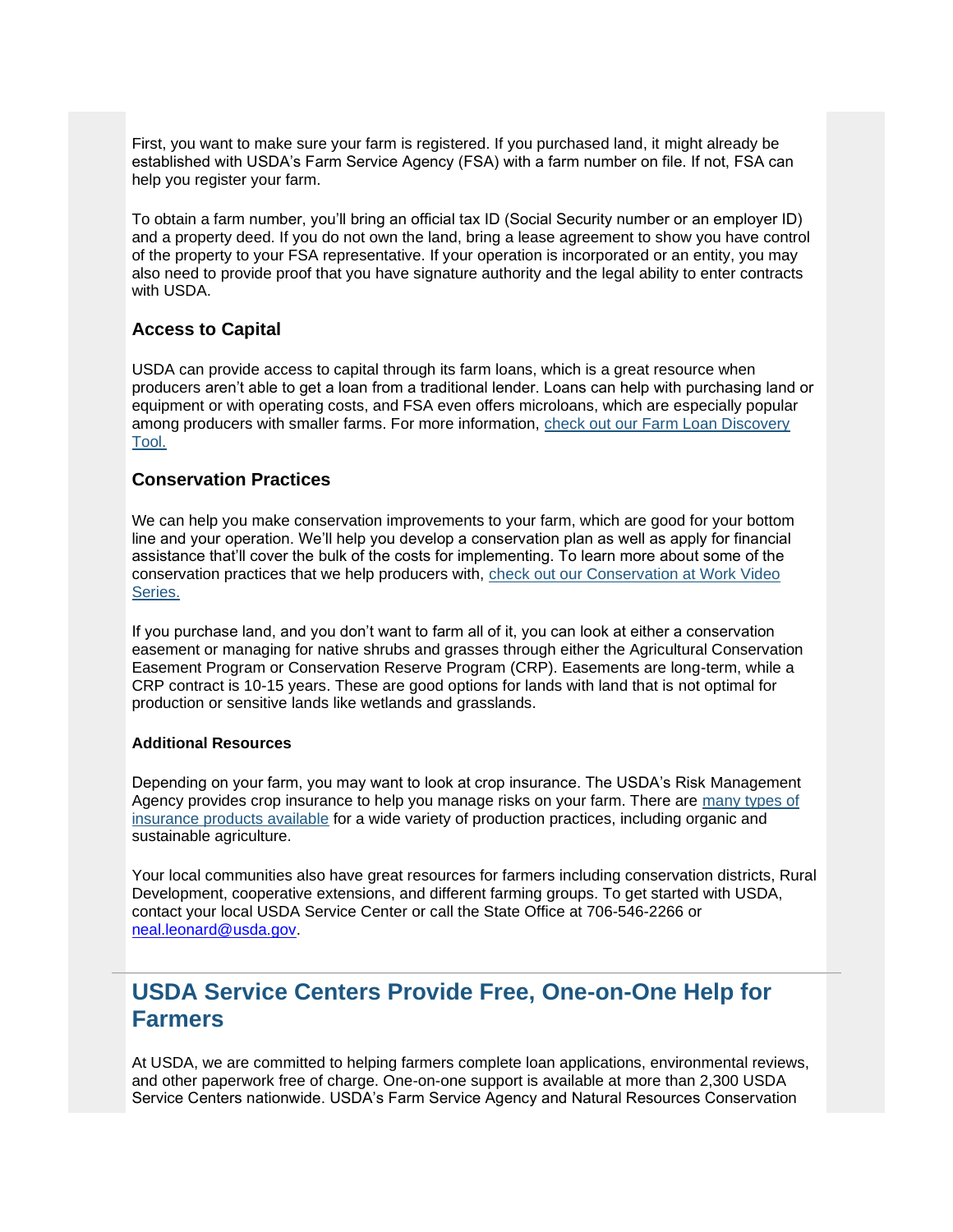Service staff are usually co-located at these Service Centers and can help guide farmers to the best USDA assistance based on their unique goals, whether it is loans, conservation programs, or insurance.

Service Center staff can guide farmers through the process of preparing and submitting required paperwork on their own, with no need to hire a paid preparer. Language translation service is available in all USDA Service Centers, so one-on-one assistance with a Service Center employee can be translated in real time for farmers requiring it. And while some program and loan applications do have an administrative fee for filing, there is never a charge for preparation services provided by USDA staff.

Farmers who work with the USDA Service Center can:

- Establish their farm by registering for a farm number, which is required for USDA programs and assistance.
- Learn how to meet conservation compliance provisions.
- Verify eligibility for USDA programs.
- Discuss their business and conservation goals.
- Create a conservation plan.
- Fill out and file loan and program applications.

We are committed to delivering USDA programs and services to America's farmers and ranchers while taking safety measures in response to COVID-19. We encourage you to [check the status of](https://www.farmers.gov/coronavirus/service-center-status?utm_medium=email&utm_source=govdelivery)  [your local USDA Service Center](https://www.farmers.gov/coronavirus/service-center-status?utm_medium=email&utm_source=govdelivery) and make an appointment to discuss your business needs.

## <span id="page-7-0"></span>**USDA Reminds Producers to Complete Crop Acreage Reports**

The USDA Farm Service Agency (FSA) reminds agricultural producers in Georgia to complete [crop](https://www.farmers.gov/crop-acreage-reports?utm_medium=email&utm_source=govdelivery)  [acreage reports](https://www.farmers.gov/crop-acreage-reports?utm_medium=email&utm_source=govdelivery) .

The following acreage reporting dates are applicable for Georgia:

| January 15, 2021   | Apples, Blueberries, Canola, Peaches, Rye, Rapeseed,<br><b>Fall-Seeded Small Grains</b> |
|--------------------|-----------------------------------------------------------------------------------------|
| February 15, 2021  | Onions (planted $10/21-2/1$ )                                                           |
| March 15, 2021     | Cabbage (planted 10/-2/20), Pecans                                                      |
| May 15, 2021       | Sweet Corn (planted 8/26-5/15), Tobacco,<br>Tomatoes (planted 8/16-4/5)                 |
| July 15, 2021      | All other crops, Perennial Forage                                                       |
| August 15, 2021    | Tomatoes (planted 7/1-8/15)                                                             |
| September 15, 2021 | Sweet Corn (planted 7/15-8/25)                                                          |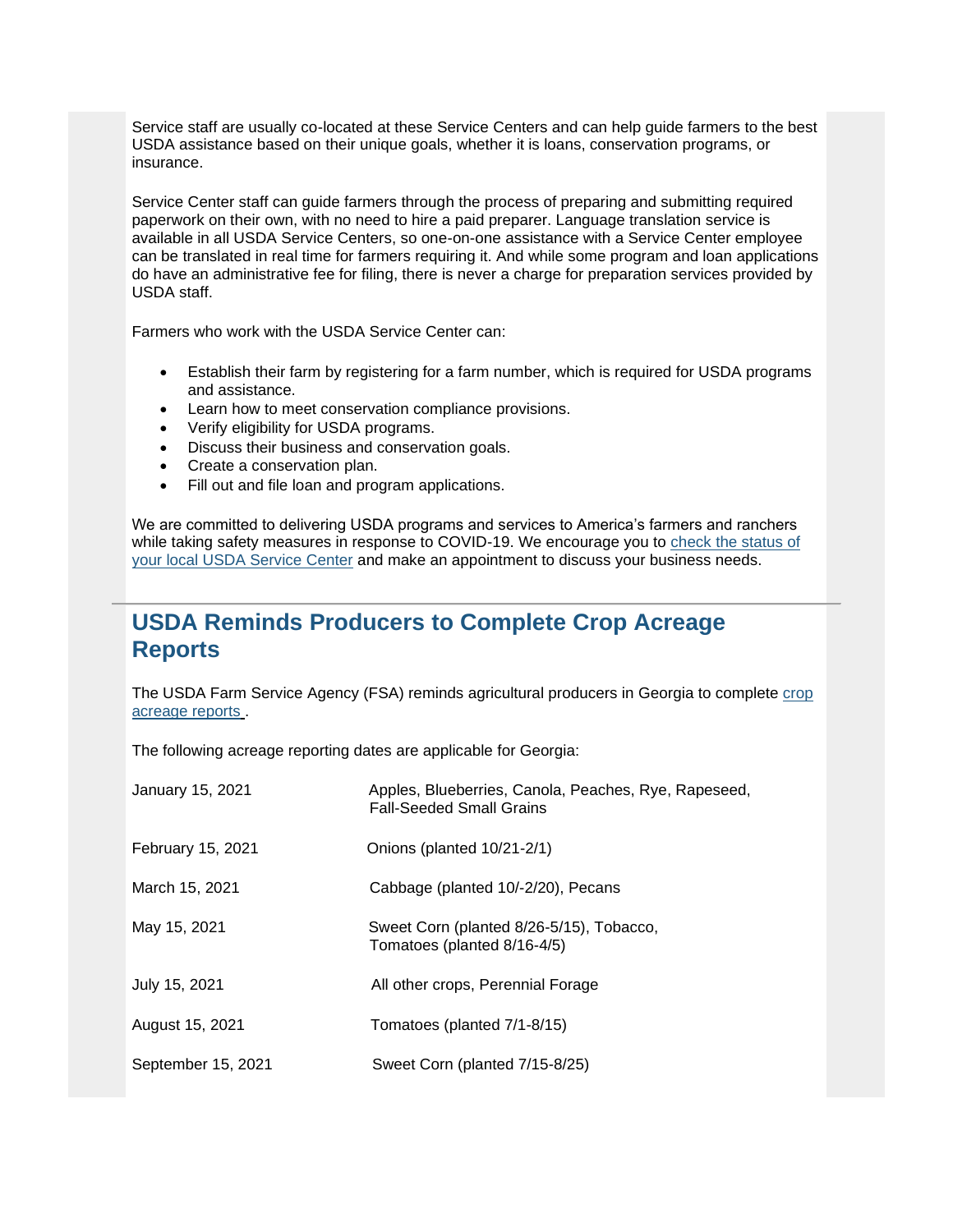October 15, 2021 Cabbage (planted 7/16-9/30)

To complete your acreage report, please call your local FSA office to schedule an appointment. FSA can work with producers to file timely acreage reports by phone, as well as by appointment in person.

The local FSA office will provide maps to producers along with instructions for completing and returning the maps through mail, email or appointment in person. After planting is complete, producers must return the signed form certifying their acreage report to the FSA office through mail, email, or appointment in person by the acreage reporting deadline.

The following exception applies to acreage reporting dates:

- If the crop has not been planted by the acreage reporting date, the acreage must be reported no later than 15 calendar days after planting is completed.
- For questions, please call your local County FSA Office.
- **Noninsured Crop Disaster Assistance Program (NAP) policyholders should note that the acreage reporting date for NAP covered crops is the earlier of the dates listed above or 15 days after the approved final planting date for the specific crop.**

## <span id="page-8-0"></span>**Transitioning Expiring CRP Land to Beginning, Veteran or Underserved Farmers and Ranchers**

CRP contract holders are encouraged to transition their Conservation Reserve Program (CRP) acres to beginning, veteran or socially disadvantaged farmers or ranchers through the Transition Incentives Program (TIP). TIP provides annual rental payments to the landowner or operator for up to two additional years after the CRP contract expires.

CRP contract holders no longer need to be a retired or retiring owner or operator to transition their land. TIP participants must agree to sell, have a contract to sell, or agree to lease long term (at least five years) land enrolled in an expiring CRP contract to a beginning, veteran, or socially disadvantaged farmer or rancher who is not a family member.

Beginning, veteran or social disadvantaged farmers and ranchers and CRP participants may enroll in TIP beginning two years before the expiration date of the CRP contract. The TIP application must be submitted prior to completing the lease or sale of the affected lands. New landowners or renters that return the land to production must use sustainable grazing or farming methods.

For more information, contact your local county USDA Service Center or the state office at 706-546-2266 or visit [fsa.usda.gov.](https://gcc02.safelinks.protection.outlook.com/?url=http%3A%2F%2Fwww.fsa.usda.gov%2F%3Futm_medium%3Demail%26utm_source%3Dgovdelivery&data=04%7C01%7C%7C2b8fb94a9f7d468be98c08d8bc83aa2a%7Ced5b36e701ee4ebc867ee03cfa0d4697%7C0%7C0%7C637466620966843861%7CUnknown%7CTWFpbGZsb3d8eyJWIjoiMC4wLjAwMDAiLCJQIjoiV2luMzIiLCJBTiI6Ik1haWwiLCJXVCI6Mn0%3D%7C1000&sdata=IcP8jnbj3ETPcJAKGR6DBHeUv4GwdWuXFtF7h8tDI7s%3D&reserved=0)

## <span id="page-8-1"></span>**Enrollment Begins for Agriculture Risk Coverage and Price Loss Coverage Programs for 2021**

Agricultural producers can now make elections and enroll in the Agriculture Risk Coverage (ARC) and Price Loss Coverage (PLC) programs for the 2021 crop year. The signup period opened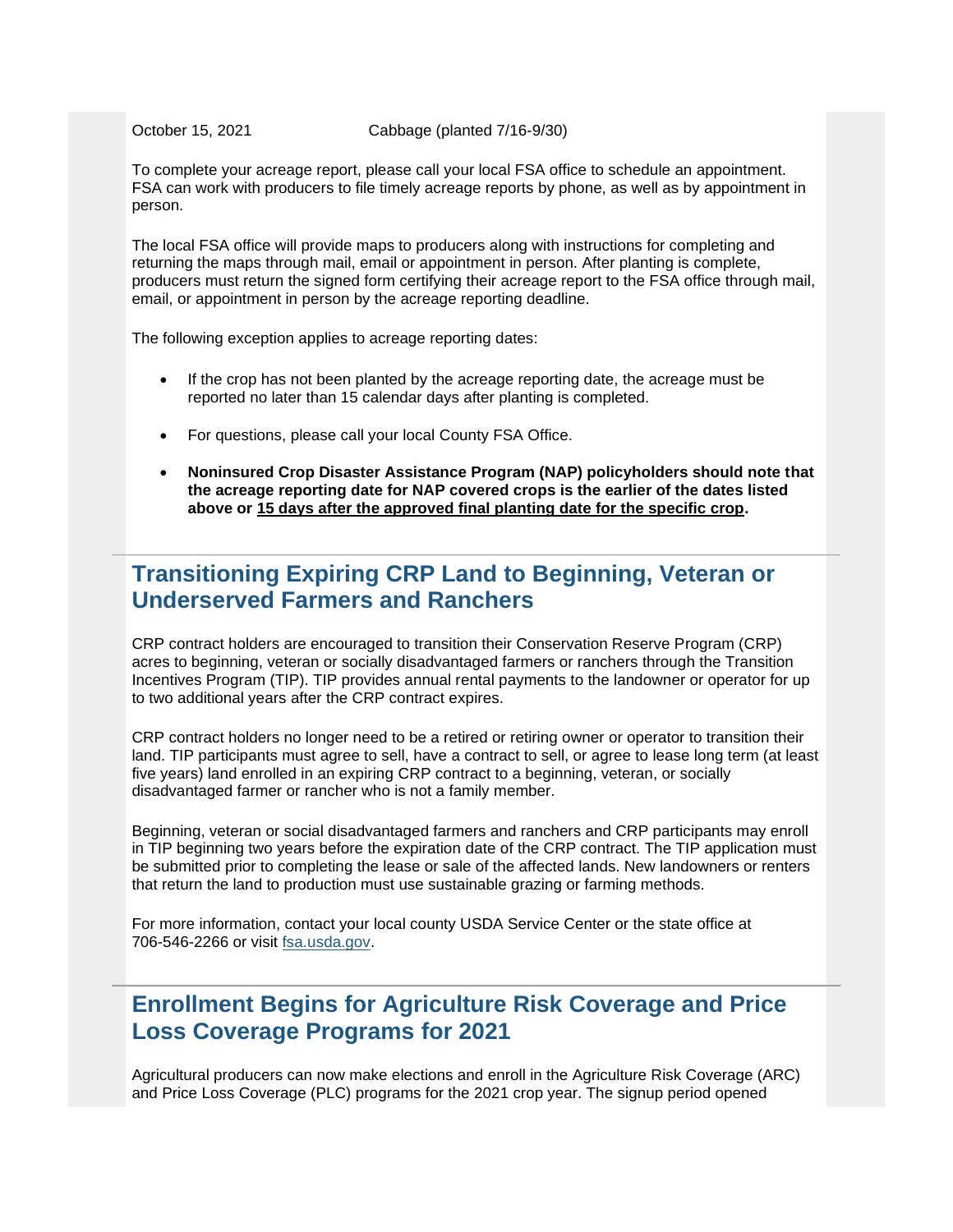Tuesday, Oct. 13. These key U.S. Department of Agriculture (USDA) safety-net programs help producers weather fluctuations in either revenue or price for certain crops, and more than \$5 billion in payments are in the process of going out to producers who signed up for the 2019 crop year.

Enrollment for the 2021 crop year closes March 15, 2021.

ARC provides income support payments on historical base acres when actual crop revenue declines below a specified guaranteed level. PLC provides income support payments on historical base acres when the effective price for a covered commodity falls below its reference price.

Covered commodities include barley, canola, large and small chickpeas, corn, crambe, flaxseed, grain sorghum, lentils, mustard seed, oats, peanuts, dry peas, rapeseed, long grain rice, medium and short grain rice, safflower seed, seed cotton, sesame, soybeans, sunflower seed and wheat.

#### **2021 Elections and Enrollment**

Producers can elect coverage and enroll in crop-by-crop ARC-County or PLC, or ARC-Individual for the entire farm, for the 2021 crop year. Although election changes for 2021 are optional, enrollment (signed contract) is required for each year of the program. If a producer has a multi-year contract on the farm and makes an election change for 2021, it will be necessary to sign a new contract.

If an election is not submitted by the deadline of March 15, 2021, the election defaults to the current election for crops on the farm from the prior crop year.

For crop years 2022 and 2023, producers will have an opportunity to make new elections during those signups. Farm owners cannot enroll in either program unless they have a share interest in the farm.

#### **2019 Crop Year ARC and PLC Payments**

FSA began processing payments last week for 2019 ARC-County (ARC-CO) and PLC on covered commodities that met payment triggers on farms enrolled for the 2019 crop year. In addition to the \$5 billion now in process, FSA anticipates it will issue additional payments by the end of November for 2019 commodities covered under ARC-Individual (ARC-IC) and additional commodities that trigger PLC and ARC-CO payments for which rates have not yet been published.

Producers who had 2019 covered commodities enrolled in ARC-CO can visit the [ARC and PLC](https://gcc02.safelinks.protection.outlook.com/?data=04%7C01%7C%7C7927dde7a5a140fd9e4108d87c2778f1%7Ced5b36e701ee4ebc867ee03cfa0d4697%7C0%7C0%7C637395856261304709%7CUnknown%7CTWFpbGZsb3d8eyJWIjoiMC4wLjAwMDAiLCJQIjoiV2luMzIiLCJBTiI6Ik1haWwiLCJXVCI6Mn0%3D%7C1000&reserved=0&sdata=QzhBRBCy3GGNER6tzczVmr6v1%2FHLD19Ap2g5qUFN1ZY%3D&url=https%3A%2F%2Fwww.fsa.usda.gov%2Fprograms-and-services%2Farcplc_program%2Findex%3Futm_medium%3Demail%26utm_source%3Dgovdelivery&utm_medium=email&utm_source=govdelivery)  [webpage](https://gcc02.safelinks.protection.outlook.com/?data=04%7C01%7C%7C7927dde7a5a140fd9e4108d87c2778f1%7Ced5b36e701ee4ebc867ee03cfa0d4697%7C0%7C0%7C637395856261304709%7CUnknown%7CTWFpbGZsb3d8eyJWIjoiMC4wLjAwMDAiLCJQIjoiV2luMzIiLCJBTiI6Ik1haWwiLCJXVCI6Mn0%3D%7C1000&reserved=0&sdata=QzhBRBCy3GGNER6tzczVmr6v1%2FHLD19Ap2g5qUFN1ZY%3D&url=https%3A%2F%2Fwww.fsa.usda.gov%2Fprograms-and-services%2Farcplc_program%2Findex%3Futm_medium%3Demail%26utm_source%3Dgovdelivery&utm_medium=email&utm_source=govdelivery) for payment rates applicable to their county and each covered commodity. For farms and covered commodities enrolled in 2019 PLC, the following crops met payment triggers: barley, canola, chickpeas (small and large), corn, dry peas, grain sorghum, lentils, long and medium grain rice, peanuts, seed cotton and wheat.

Oats and soybeans did not meet 2019 PLC payment triggers.

2019 PLC payment rates for the following covered commodities have not been determined: crambe, flaxseed, mustard seed, rapeseed, safflower, sesame seed, sunflower seed and temperate Japonica rice. Payment rates for these commodities will be announced at a later date.

#### **Web-Based Decision Tools**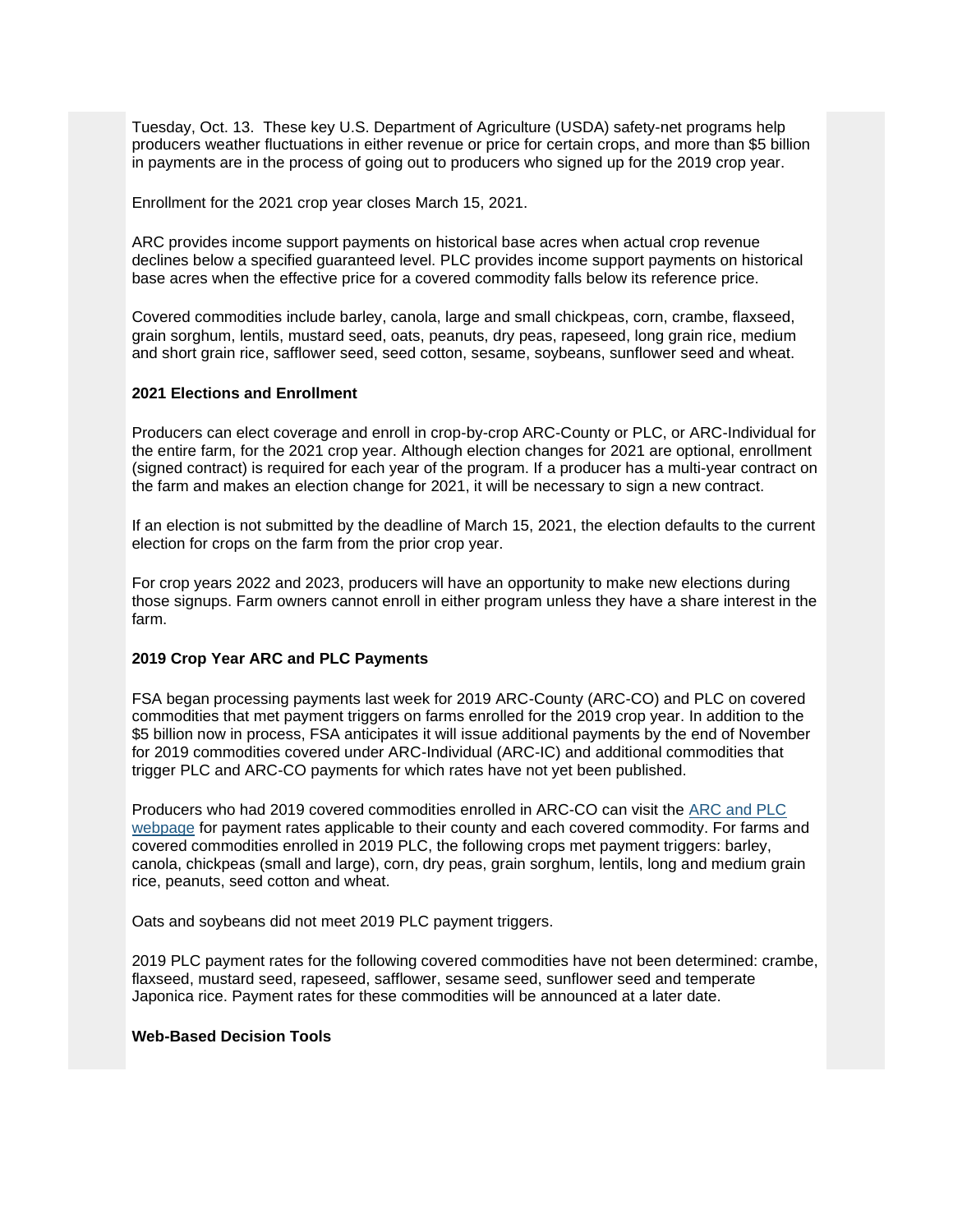In partnership with USDA, the University of Illinois and Texas A&M University offer web-based decision tools to assist producers in making informed, educated decisions using crop data specific to their respective farming operations. Tools include:

- [Gardner-farmdoc Payment Calculator,](https://gcc02.safelinks.protection.outlook.com/?data=04%7C01%7C%7C7927dde7a5a140fd9e4108d87c2778f1%7Ced5b36e701ee4ebc867ee03cfa0d4697%7C0%7C0%7C637395856261304709%7CUnknown%7CTWFpbGZsb3d8eyJWIjoiMC4wLjAwMDAiLCJQIjoiV2luMzIiLCJBTiI6Ik1haWwiLCJXVCI6Mn0%3D%7C1000&reserved=0&sdata=UuxxjcKvMO4DFsGqxOrxogQBPMAdQr7ZGO0NA0eiVa0%3D&url=https%3A%2F%2Ffarmdocdaily.illinois.edu%2F2019%2F08%2Fintroducing-the-gardner-farmdoc-payment-calculator.html%3Futm_medium%3Demail%26utm_source%3Dgovdelivery&utm_medium=email&utm_source=govdelivery) the University of Illinois tool that offers farmers the ability to run payment estimate modeling for their farms and counties for ARC-County and PLC.
- [ARC and PLC Decision Tool,](https://gcc02.safelinks.protection.outlook.com/?data=04%7C01%7C%7C7927dde7a5a140fd9e4108d87c2778f1%7Ced5b36e701ee4ebc867ee03cfa0d4697%7C0%7C0%7C637395856261314665%7CUnknown%7CTWFpbGZsb3d8eyJWIjoiMC4wLjAwMDAiLCJQIjoiV2luMzIiLCJBTiI6Ik1haWwiLCJXVCI6Mn0%3D%7C1000&reserved=0&sdata=OcD62mTpEITzyuI8DfbJvrDmeXWtt%2FYzVp9s5ngIyi0%3D&url=https%3A%2F%2Fwww.afpc.tamu.edu%2F%3Futm_medium%3Demail%26utm_source%3Dgovdelivery&utm_medium=email&utm_source=govdelivery) the Texas A&M tool allows producers to analyze payment yield updates and expected payments for 2021. Producers who have used the tool in the past should see their username and much of their farm data already available in the system.

#### **More Information**

For more information on ARC and PLC, including two online decision tools that assist producers in making enrollment and election decisions specific to their operations, visit the [ARC and PLC](https://gcc02.safelinks.protection.outlook.com/?data=04%7C01%7C%7C7927dde7a5a140fd9e4108d87c2778f1%7Ced5b36e701ee4ebc867ee03cfa0d4697%7C0%7C0%7C637395856261314665%7CUnknown%7CTWFpbGZsb3d8eyJWIjoiMC4wLjAwMDAiLCJQIjoiV2luMzIiLCJBTiI6Ik1haWwiLCJXVCI6Mn0%3D%7C1000&reserved=0&sdata=YXHrSHnQl%2BhEhq%2FzLf6bZeS0ik4gc4k22Knh8GDgbxI%3D&url=https%3A%2F%2Fwww.fsa.usda.gov%2Fprograms-and-services%2Farcplc_program%2Findex%3Futm_medium%3Demail%26utm_source%3Dgovdelivery&utm_medium=email&utm_source=govdelivery)  [webpage.](https://gcc02.safelinks.protection.outlook.com/?data=04%7C01%7C%7C7927dde7a5a140fd9e4108d87c2778f1%7Ced5b36e701ee4ebc867ee03cfa0d4697%7C0%7C0%7C637395856261314665%7CUnknown%7CTWFpbGZsb3d8eyJWIjoiMC4wLjAwMDAiLCJQIjoiV2luMzIiLCJBTiI6Ik1haWwiLCJXVCI6Mn0%3D%7C1000&reserved=0&sdata=YXHrSHnQl%2BhEhq%2FzLf6bZeS0ik4gc4k22Knh8GDgbxI%3D&url=https%3A%2F%2Fwww.fsa.usda.gov%2Fprograms-and-services%2Farcplc_program%2Findex%3Futm_medium%3Demail%26utm_source%3Dgovdelivery&utm_medium=email&utm_source=govdelivery)

For additional questions and assistance, contact your local USDA Service Center. To locate your local FSA office, visit [farmers.gov/service-locator.](https://www.farmers.gov/service-center-locator?utm_medium=email&utm_source=govdelivery)

## <span id="page-10-0"></span>**FSA Implements Set-Aside Loan Provision for Customers Impacted by COVID-19**

#### *Set-Aside Delays Loan Payments for Borrowers*

USDA's Farm Service Agency (FSA) will broaden the use of the Disaster Set-Aside (DSA) loan provision, normally used in the wake of natural disasters, to allow farmers with USDA farm loans who are affected by COVID-19, and are determined eligible, to have their next payment set aside. In some cases, FSA may also set aside a second payment for farmers who have already had one payment set aside because of a prior designated disaster.

FSA direct loan borrowers will receive a letter with the details of the expanded Disaster Set-Aside authorities, which includes the possible set-aside of annual operating loans, as well as explanations of the additional loan servicing options that are available. To discuss or request a loan payment Set-Aside, borrowers should call or email the farm loan staff at their local FSA county office.

The set-aside payment's due date is moved to the final maturity date of the loan or extended up to twelve months in the case of an annual operating loan. Any principal set-aside will continue to accrue interest until it is repaid. This aims to improve the borrower's cashflow in the current production cycle.

FSA previously announced it was relaxing the loan-making process and adding flexibilities for servicing direct and guaranteed loans to provide credit to producers in need. Direct loan applicants and borrowers are encouraged to contact their local FSA county office to discuss loan making and servicing flexibilities and other needs or concerns. Customers participating in FSA's guaranteed loan programs are encouraged to contact their lender. Information on these flexibilities, and office contact information, can be found on [farmers.gov/coronavirus.](http://www.farmers.gov/coronavirus?utm_medium=email&utm_source=govdelivery)

FSA will be accepting most forms and applications by facsimile or electronic signature. Some services are also available online to customers with an eAuth account, which provides access to the